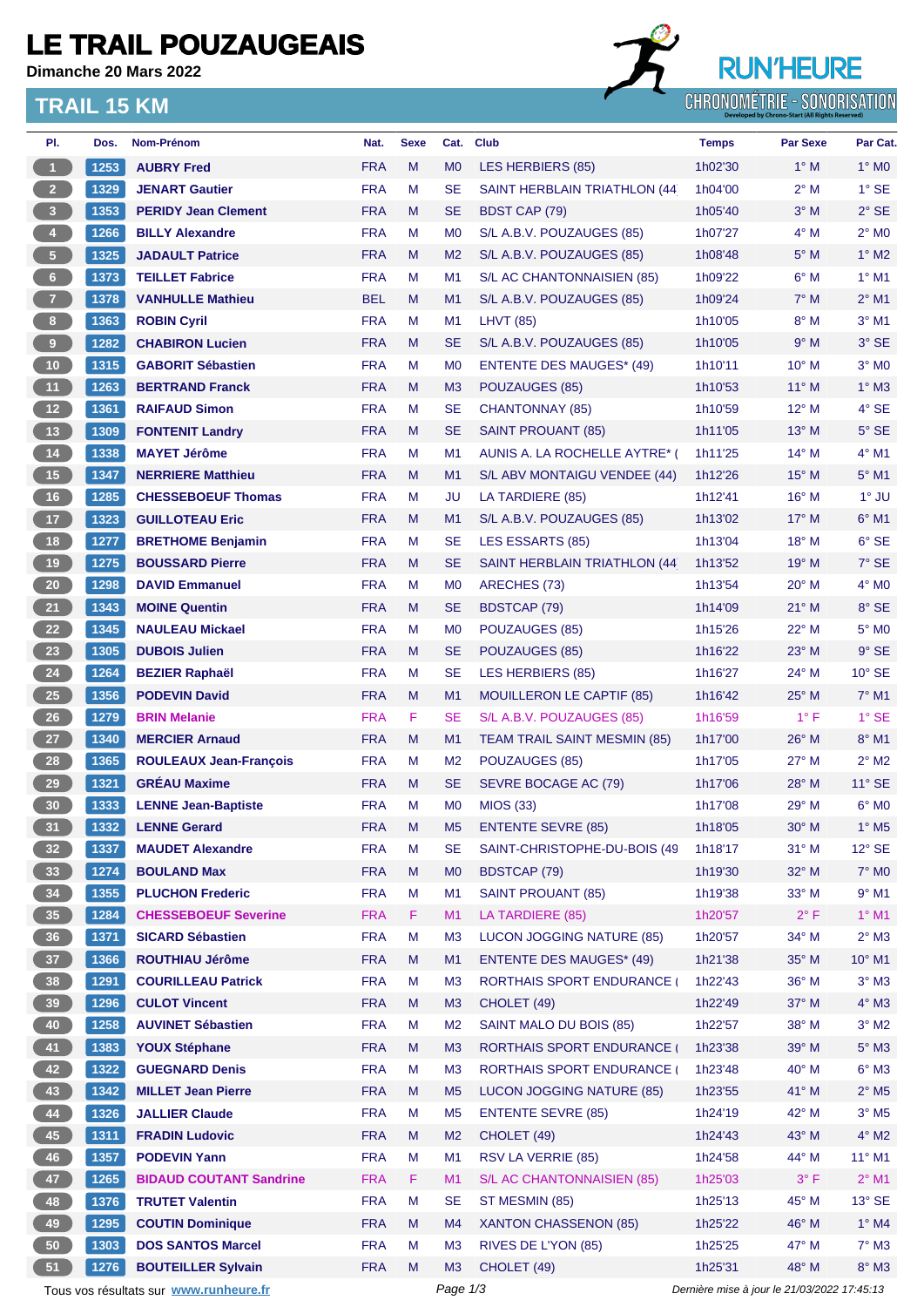# **LE TRAIL POUZAUGEAIS**

**Dimanche 20 Mars 2022**

### **TRAIL 15 KM**



| PI.   | Dos. | Nom-Prénom                                  | Nat.       | <b>Sexe</b> | Cat.           | <b>Club</b>                          | <b>Temps</b>                                | <b>Par Sexe</b> | Par Cat.                    |  |
|-------|------|---------------------------------------------|------------|-------------|----------------|--------------------------------------|---------------------------------------------|-----------------|-----------------------------|--|
| 52    | 1314 | <b>GABORIT Mehdi</b>                        | <b>FRA</b> | M           | M <sub>0</sub> | S/L A.B.V. POUZAUGES (85)            | 1h25'35                                     | 49° M           | $8^\circ$ MO                |  |
| 53    | 1288 | <b>COMPAGNON Pascal</b>                     | <b>FRA</b> | M           | M4             | <b>BEAULIEU POUR COURIR (79)</b>     | 1h25'36                                     | $50^\circ$ M    | $2^{\circ}$ M4              |  |
| 54    | 1368 | <b>SATGÉ Benjamin</b>                       | <b>FRA</b> | M           | <b>SE</b>      | <b>LES HERBIERS (85)</b>             | 1h25'38                                     | $51^\circ$ M    | $14^{\circ}$ SE             |  |
| 55    | 1359 | <b>PORTOLLEAU Guillaume</b>                 | <b>FRA</b> | M           | M <sub>0</sub> | LA CHAPELLE SAINT FLORENT (4         | 1h26'25                                     | $52^{\circ}$ M  | $9°$ MO                     |  |
| 56    | 1377 | <b>URVOY Felix</b>                          | <b>FRA</b> | M           | <b>SE</b>      | <b>BEAUCOUZE (49)</b>                | 1h26'35                                     | $53^\circ$ M    | $15^\circ$ SE               |  |
| 57    | 1299 | <b>DAVID Patricia</b>                       | <b>FRA</b> | F.          | M <sub>2</sub> | <b>TIFFAUGES (85)</b>                | 1h26'51                                     | $4^{\circ}$ F   | $1^\circ$ M2                |  |
| 58    | 1283 | <b>CHESSEBOEUF Michel</b>                   | <b>FRA</b> | M           | M1             | LA TARDIERE (85)                     | 1h27'08                                     | 54° M           | 12° M1                      |  |
| 59    | 1260 | <b>BEAU Florian</b>                         | <b>FRA</b> | M           | M1             | MAULEON (79)                         | 1h27'10                                     | $55^{\circ}$ M  | $13^{\circ}$ M1             |  |
| 60    | 1375 | <b>BESSON Julien</b>                        | <b>FRA</b> | M           | M <sub>0</sub> | MENOMBLET (85)                       | 1h27'12                                     | $56^{\circ}$ M  | $10^{\circ}$ M <sub>0</sub> |  |
| 61    | 1293 | <b>COUTANT David</b>                        | <b>FRA</b> | M           | M <sub>0</sub> | <b>VENDRENNES (85)</b>               | 1h27'15                                     | $57^\circ$ M    | 11° M0                      |  |
| 62    | 1318 | <b>GIRARDEAU Lydie</b>                      | <b>FRA</b> | F.          | M <sub>3</sub> | MORTAGNE-SUR-SEVRE (85)              | 1h27'20                                     | $5^{\circ}$ F   | $1^\circ$ M3                |  |
| 63    | 1257 | <b>AUVINET Christian</b>                    | <b>FRA</b> | М           | M <sub>6</sub> | <b>ENTENTE SEVRE (85)</b>            | 1h27'21                                     | 58° M           | $1^\circ$ M <sub>6</sub>    |  |
| 64    | 1252 | <b>ARIAS FERNANDEZ Sergio</b>               | <b>ESP</b> | M           | M1             | ANGERS (49)                          | 1h27'29                                     | 59° M           | $14^{\circ}$ M1             |  |
| 65    | 1336 | <b>MARTIAL Stephane</b>                     | <b>FRA</b> | M           | M <sub>2</sub> | <b>RUNNING LOISIR VICOMTAIS (85)</b> | 1h27'47                                     | $60^\circ$ M    | $5^\circ$ M2                |  |
| 66    | 1352 | <b>PASQUIER Charly</b>                      | <b>FRA</b> | M           | M <sub>0</sub> | LES EPESSES (85)                     | 1h27'57                                     | $61^\circ$ M    | 12° M <sub>0</sub>          |  |
| 67    | 1380 | <b>VINCENDEAU Richard</b>                   | <b>FRA</b> | M           | M1             | LA GAUBRETIERE (85)                  | 1h28'16                                     | $62^{\circ}$ M  | 15° M1                      |  |
| 68    | 1300 | <b>NABGHOUH Aziz</b>                        | <b>FRA</b> | M           | M1             | <b>CHAVAGNES LESREDOUX (85)</b>      | 1h28'43                                     | $63^\circ$ M    | $16^{\circ}$ M1             |  |
| 69    | 1335 | <b>MARTEAU Jean-Michel</b>                  | <b>FRA</b> | M           | M <sub>3</sub> | <b>ARGENTONNAY (79)</b>              | 1h28'52                                     | 64° M           | $9°$ M3                     |  |
| 70    | 1348 | <b>NICOLAS Sorin</b>                        | <b>FRA</b> | M           | M <sub>2</sub> | CHOLET (49)                          | 1h29'03                                     | 65° M           | $6^\circ$ M2                |  |
| 71    | 1324 | <b>HERAULT Angelique</b>                    | <b>FRA</b> | F.          | SE             | S/L AC CHANTONNAISIEN (85)           | 1h29'17                                     | $6^{\circ}$ F   | $2°$ SE                     |  |
| 72    | 1259 | <b>BARRÉ Maxime</b>                         | <b>FRA</b> | M           | <b>SE</b>      | LES PINEAUX (85)                     | 1h29'17                                     | $66^{\circ}$ M  | $16°$ SE                    |  |
| 73    | 1313 | <b>GABORIT Julien</b>                       | <b>FRA</b> | M           | M <sub>0</sub> | <b>SEVREMONT (85)</b>                | 1h29'22                                     | $67^\circ$ M    | 13° MO                      |  |
| 74    | 1372 | <b>TEILLET Emilie</b>                       | <b>FRA</b> | F.          | M1             | S/L AC CHANTONNAISIEN (85)           | 1h29'25                                     | $7^\circ$ F     | $3°$ M1                     |  |
| 75    | 1262 | <b>BELAUD Christian</b>                     | <b>FRA</b> | M           | M4             | LES TRAIL'NASSOUS (85)               | 1h29'25                                     | $68^{\circ}$ M  | $3°$ M4                     |  |
| 76    | 1267 | <b>BIRAUD Fabien</b>                        | <b>FRA</b> | M           | M1             | CAP NATURE BEAULIEU (85)             | 1h30'20                                     | 69° M           | $17^{\circ}$ M1             |  |
| 77    | 1351 | <b>PAPIN Nicolas</b>                        | <b>FRA</b> | M           | M1             | <b>CAP NATURE BEAULIEU (85)</b>      | 1h30'20                                     | $70^\circ$ M    | 18° M1                      |  |
| 78    | 1360 | <b>RAGUENAUD Tony</b>                       | <b>FRA</b> | M           | M <sub>2</sub> | TONY ELEC (79)                       | 1h30'32                                     | 71° M           | $7^\circ$ M2                |  |
| 79    | 1341 | <b>MICHAUD Sebastien</b>                    | <b>FRA</b> | M           | M1             | LUCON (85)                           | 1h30'50                                     | 72° M           | 19° M1                      |  |
| 80    | 1354 | <b>PETIJEAN Dominique</b>                   | <b>FRA</b> | F.          | M <sub>6</sub> | S/L A.B.V. POUZAUGES (85)            | 1h30'56                                     | $8^{\circ}$ F   | 1° M6                       |  |
| 81    | 1374 | <b>TIBÈRE Gaël</b>                          | <b>FRA</b> | M           | M <sub>1</sub> | LES HERBIERS (85)                    | 1h30'58                                     | 73° M           | $20^\circ$ M1               |  |
| 82    | 1344 |                                             | <b>FRA</b> | M           | M1             | POUZAUGES (85)                       |                                             | 74° M           | 21° M1                      |  |
| 83    | 1369 | <b>MORIN Damien</b><br><b>SAUPIN Jérôme</b> | <b>FRA</b> | M           | M1             | POUZAUGES (85)                       | 1h32'16<br>1h32'18                          | 75° M           | 22° M1                      |  |
| 84    |      |                                             |            | F.          |                |                                      |                                             | 9° F            |                             |  |
|       | 1312 | <b>FRAPPIER Anne-Claire</b>                 | <b>FRA</b> |             | M1             | POUZAUGES (85)                       | 1h32'21                                     | $10^{\circ}$ F  | $4^\circ$ M1                |  |
| 85    | 1301 | <b>DECOUDRE Johanna</b>                     | <b>FRA</b> | F           | M1             | <b>SEVREMONT (85)</b>                | 1h32'48                                     |                 | $5^\circ$ M1                |  |
| 86    | 1254 | <b>AUGER Patrick</b>                        | <b>FRA</b> | ${\sf M}$   | M <sub>2</sub> | SAINT AUBIN LA PLAINE (85)           | 1h32'59                                     | 76° M           | $8^\circ$ M2                |  |
| 87    | 1334 | <b>MARSAC-GELIS Xavier</b>                  | <b>FRA</b> | M           | M <sub>0</sub> | <b>ATSCAF 79 (85)</b>                | 1h33'23                                     | 77° M           | $14^{\circ}$ MO             |  |
| 88    | 1304 | <b>DRUELLE Amandine</b>                     | <b>FRA</b> | F.          | <b>SE</b>      | LA CHATAIGNERAIE (85)                | 1h33'39                                     | $11^{\circ}$ F  | $3°$ SE                     |  |
| 89    | 1308 | <b>FONTENEAU Axel</b>                       | <b>FRA</b> | M           | <b>SE</b>      | POUZAUGES (85)                       | 1h33'45                                     | 78° M           | $17^\circ$ SE               |  |
| 90    | 1302 | <b>DECOUDRE Marc</b>                        | <b>FRA</b> | M           | M <sub>6</sub> | US FORGIONNE A (76)                  | 1h34'00                                     | 79° M           | $2^\circ$ M6                |  |
| 91    | 1328 | <b>JARRY Laurent</b>                        | <b>FRA</b> | M           | M <sub>5</sub> | <b>MONCOUTANT (79)</b>               | 1h34'21                                     | 80° M           | $4^{\circ}$ M5              |  |
| 92    | 1370 | <b>SERIN Elsa</b>                           | <b>FRA</b> | F.          | <b>SE</b>      | CO STADE PETITE ILE (85)             | 1h34'33                                     | $12^{\circ}$ F  | $4^\circ$ SE                |  |
| 93    | 1256 | <b>AUGUIN Clara</b>                         | <b>FRA</b> | F           | <b>SE</b>      | SAINT JEAN DE MONTS VENDEE           | 1h34'42                                     | 13° F           | $5^\circ$ SE                |  |
| 94    | 1350 | <b>PALVADEAU Claire</b>                     | <b>FRA</b> | F           | <b>SE</b>      | SAINT JEAN DE MONTS VENDEE           | 1h34'42                                     | 14°F            | $6^{\circ}$ SE              |  |
| 95    | 1280 | <b>BROUSSEAU Frédéric</b>                   | <b>FRA</b> | M           | M <sub>2</sub> | SEVREMONT (85)                       | 1h34'42                                     | 81° M           | $9^\circ$ M2                |  |
| 96    | 1339 | <b>MAZOUE Thierry</b>                       | <b>FRA</b> | M           | M7             | <b>CHATEAU D'OLONNE (85)</b>         | 1h34'43                                     | 82° M           | $1^\circ$ M7                |  |
| 97    | 1331 | <b>LEHOUSSE Thierry</b>                     | <b>FRA</b> | M           | M1             | MURS-ERIGNE (49)                     | 1h35'33                                     | 83° M           | 23° M1                      |  |
| 98    | 1330 | <b>KERVAZO Raphael</b>                      | <b>FRA</b> | M           | M1             | POUZAUGES (85)                       | 1h35'35                                     | 84° M           | 24° M1                      |  |
| 99    | 1286 | <b>CHEVALLEREAU Drian</b>                   | <b>FRA</b> | M           | <b>SE</b>      | <b>ENTENTE SEVRE (49)</b>            | 1h35'40                                     | 85° M           | $18^\circ$ SE               |  |
| (100) | 1297 | <b>DAUTANCOURT Gilles</b>                   | <b>FRA</b> | M           | M <sub>5</sub> | COURLAY (79)                         | 1h35'50                                     | 86° M           | $5^\circ$ M5                |  |
| $101$ | 1364 | <b>ROBINET Nicolas</b>                      | <b>FRA</b> | M           | M <sub>0</sub> | LA BRUFFIERE (85)                    | 1h36'57                                     | 87° M           | 15° MO                      |  |
| 102   | 1271 | <b>BLANCHET Romain</b>                      | <b>FRA</b> | M           | <b>SE</b>      | FOUGERE (85)                         | 1h36'57                                     | 88° M           | $19°$ SE                    |  |
|       |      | Tous vos résultats sur www.runheure.fr      |            |             | Page 2/3       |                                      | Dernière mise à jour le 21/03/2022 17:45:13 |                 |                             |  |